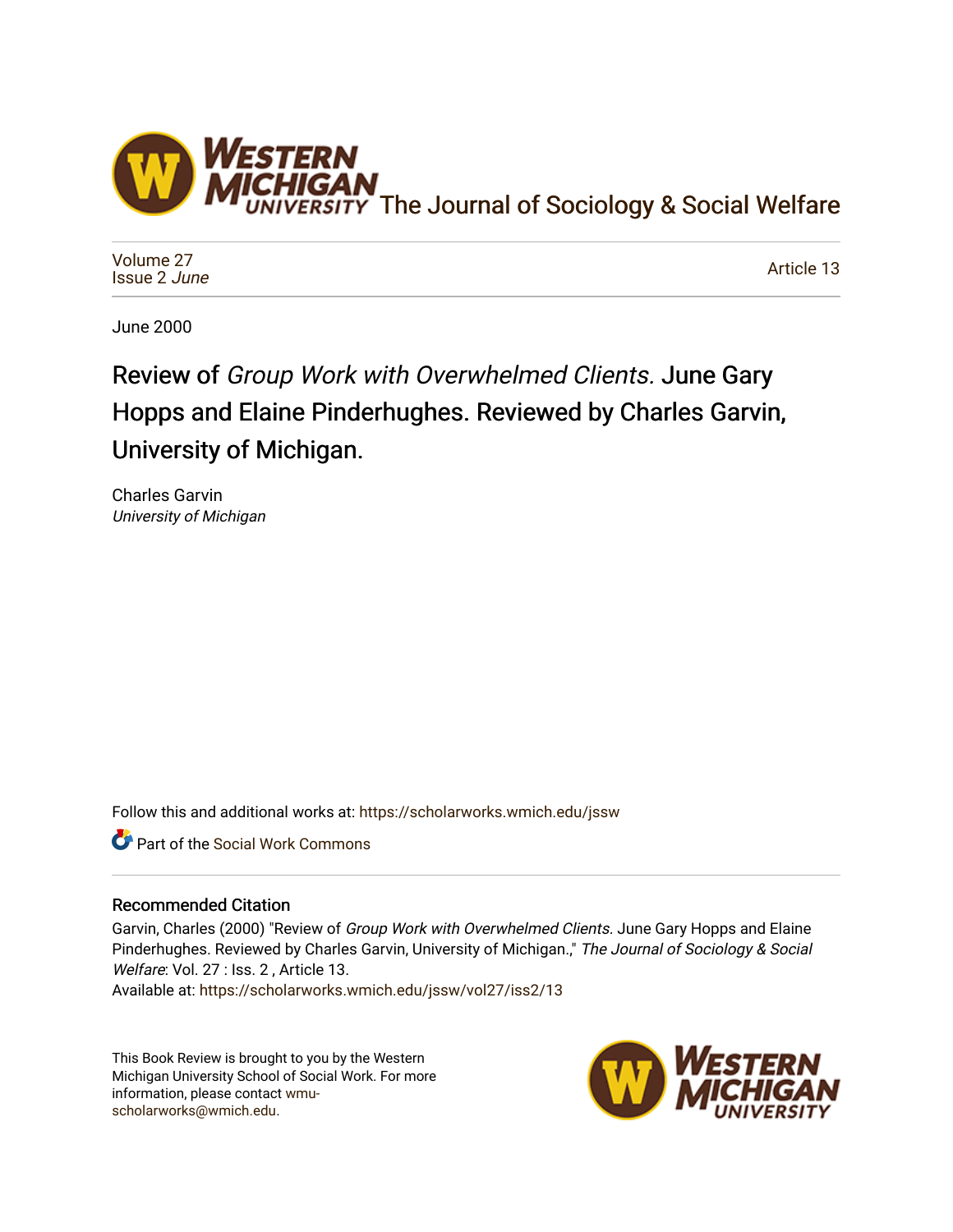The downside of this book is the hard copy, text-based medium in which it is presented. It is very difficult to update and keep current when the content presented is so fluid. Notsurprisingly, some of the web-site resources shared were either down or changed when I triedthem, though most were fully operational. The shelf-life of this book would be greatly enhancedif it were published on-line. Maybe that time is not far off!

In The Internet and Technology for Human Services, Karger and Levine haveaccomplished the impossible. They have filled a void in the technologically diverse humanservices literature to professionally enlighten those with techno deprivation. I'm not as certainabout their contribution to those of us who need balance and recovery for our hypertechaddictions. I know this book has enabled me be more assertive and competitive with my childrenand graduate assistants for equal access to Internet time. It just might do the same for you.

> Sharon Pittman Andrews University

June Gary Hopps and Elaine Pinderhughes. *Group Work with Overwhelmed Clients.* New York: The Free Press, 1999. \$29.95

In an earlier work, The Power to Care, the authors of this book examined the evidence for effective ways of helping clients whom they described as overwhelmed by personal, socioeconomic, and environmental problems. In that publication they reported that the interventions that produced good outcomes included group treatment. Yet such treatment was not offered to clients to the degree one might anticipate. This led them to investigate the barriers to offering group services, especially in view of their conviction that group experiences can be very empowering to clients. Their desire to promote group services was, consequently, a major motivation for the writing of this book.

The infrequency with which agencies offer groups for clients conducted by competent group workers is not new information to many of us who have worked to rectify this situation. One of the most important contributions of this book, nevertheless, is its demonstration that group services can be offered in many different settings and take a variety of forms. Specifically, the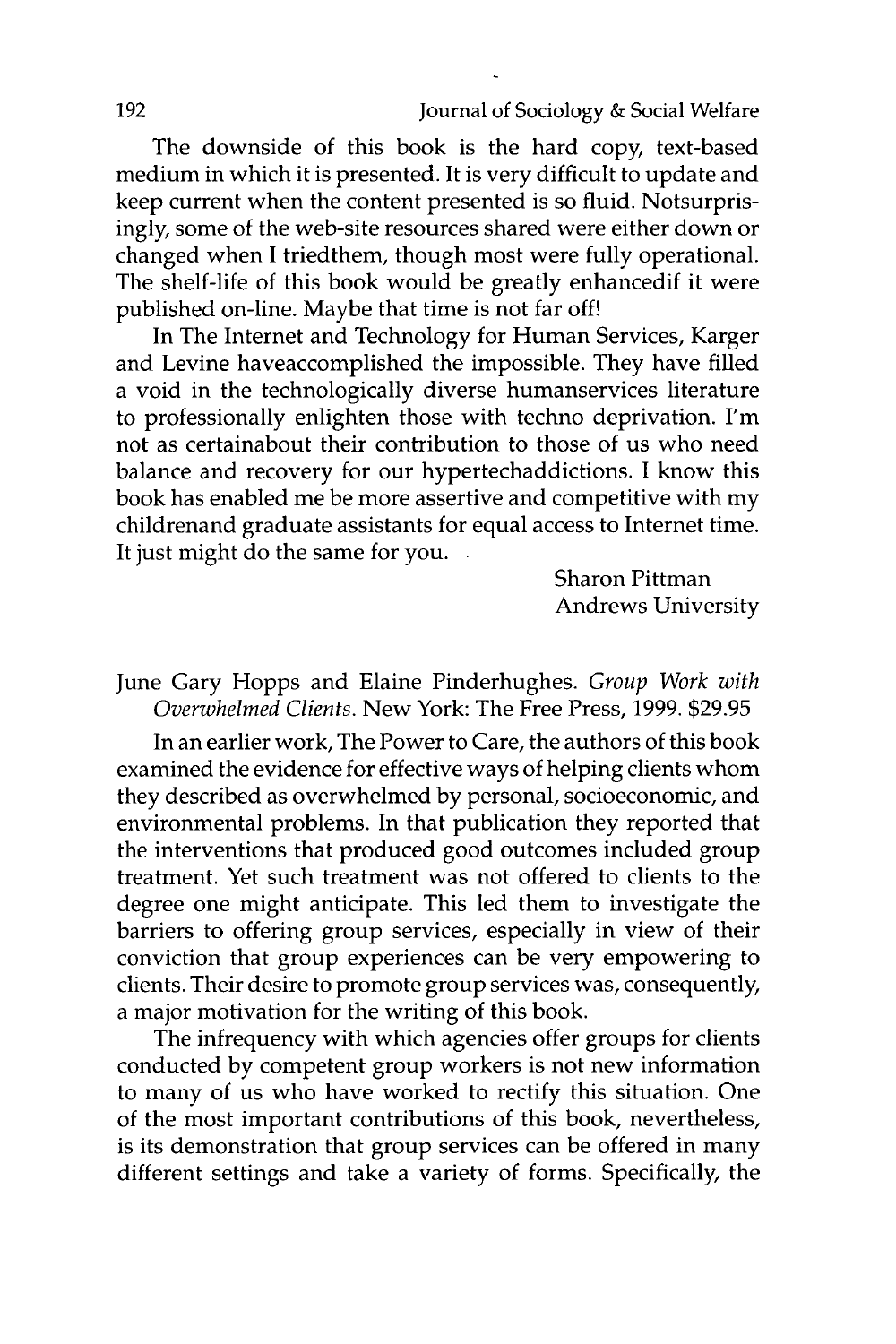authors devote attention to groups for members such as those in the following categories: children whose parents are infected with HIV /AIDS, African-American college women, recent immigrant women, gang youth, parents recovering from drug abuse, and women victims of abuse.

In their discussion of barriers to offering groups, the authors mention difficulties in recruiting members, lack of meeting places for groups in safe places, and the absence of practitioners trained in group work. To these we would add agency concerns about empowering collective action among members, third party reimbursement problems, lack of supervisors who understand groups, and deficits in social work educational programs that limit their ability to produce well qualified group workers. In addition, there has long been a bias in psychotherapy and social work that favors individual treatment. This plays out in agencies whose client referral procedures treat group as a less desirable service than individual treatment.The authors present their conceptual model for group intervention. It emphasizes empowerment and the systemic nature of power especially as this relates to poverty and social status. This book offers a table that illuminates feelings and behaviors related to differences in power such as the powerless feeling anger, insecurity and fear. These individuals lack opportunity to impact the environment and isolate themselves from more powerful persons. It is important that this book points out the responses of individuals who have power and who seek to maintain their privileges.

The empowerment principles espoused by the authors include helping members correct distorted thinking, take actions, and identify and mobilize feelings of anger. The foci of change are social role, social status, and political process as client problems are contextualized. Cognitive-behavioral and educational strategies are utilized to attain these objectives. The authors stress the importance of a non-hierarchical, nonpower stance on the part of the practitioner.

This book demonstrates, however, the difficulty of operationalizing these empowerment principles. In some of the case examples, I found instances in which the principles were operating and others in which, from my point of view, they were not. Examples of the former were found in a group of mothers in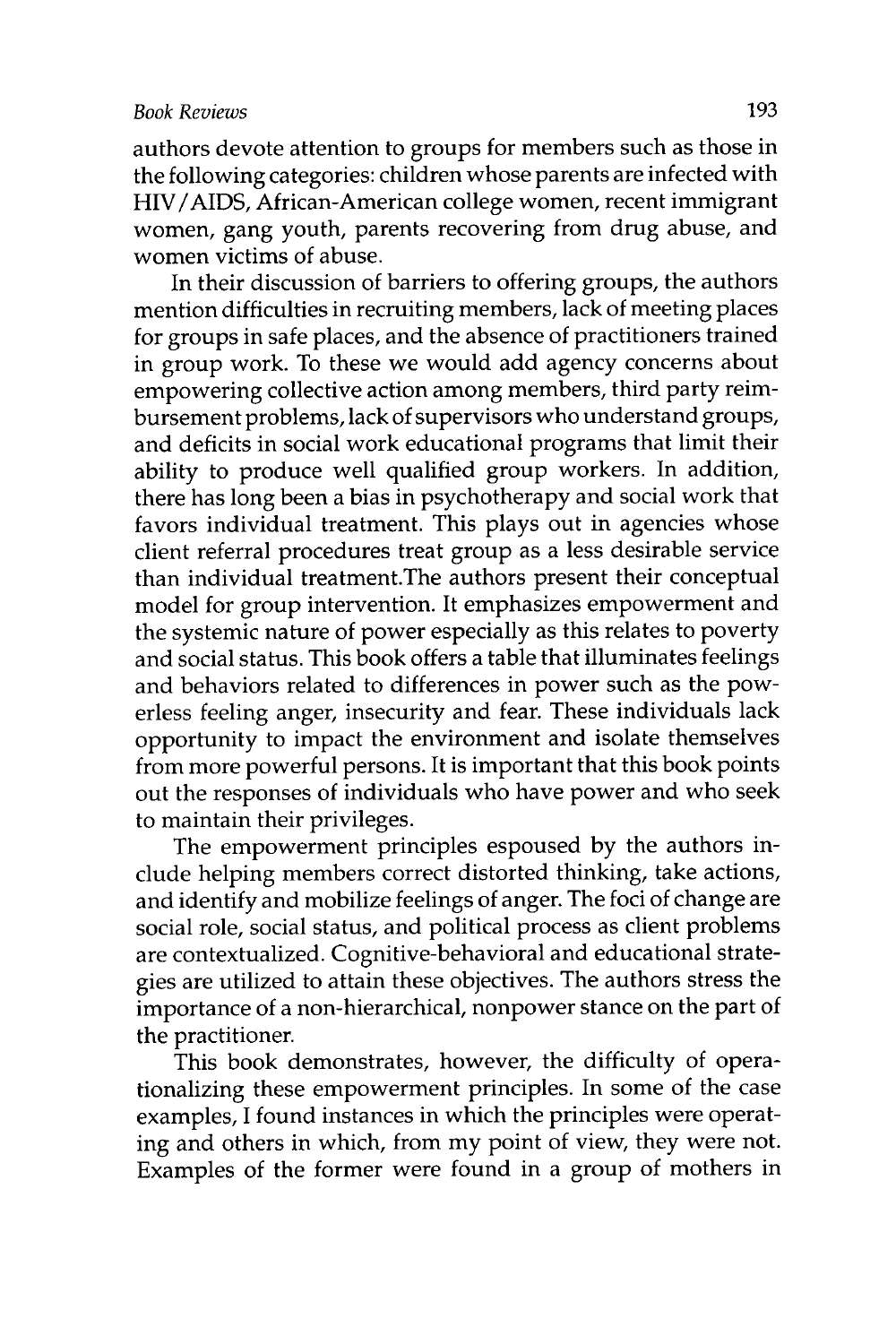a housing project who took on the "front office at the housing project" (p. 34) and who had a speaker in their group on community leadership (p. 35). On the other hand, in a group of women with drug problems members were encouraged to call the leader when they thought they were "slipping back". The worker did not seem to consider the possibility that they could call each other through the creation of a buddy system  $-$  a frequently used tool in such groups; In this and other subtle ways the practitioners whose work was described in this book may at times fostered dependency on the worker rather than on a group mutual aid system.

It is somewhat daunting for this reviewer to question the actions and judgments of the courageous and dedicated workers described in this book. Nevertheless, I had difficulty, for example, with workers such as the on in the "Parenting Group for Recovering Addict Members" who explained and justified her role. This worker was described as "recognizing her position of leadership, and the power inherent in that role" (p. 65). It was recognized that "Although all of these recovering addict parents were poor people of color, carrying heavy psychological and physiological burdens, the practitioner showed deep respect for them individually and collectively and shared her influence early on. For example, in introducing the agenda, she asked, 'What do you think about the agenda I am suggesting?' ".

I would have liked to see evidence that the members were taught about creating agendas so they could produce their own and perhaps this happened later. Yet this example supports the point that it is a practice dilemma to provide needed help and to keep empowerment principles in a central position. A major strength of this book is the examples it provides of how workers confronted this potential dilemma.

An even more vivid example of this dilemma was provided by a group for male recovering addict fathers. The worker, in helping the members develop norms, spoke to them about respect for one another and that she expected them to be "gentlemen" (p. 73). I wondered how this demonstrated an empowerment approach as I thought this would have entailed a more elaborated process of helping the members proclaim their own expectations before